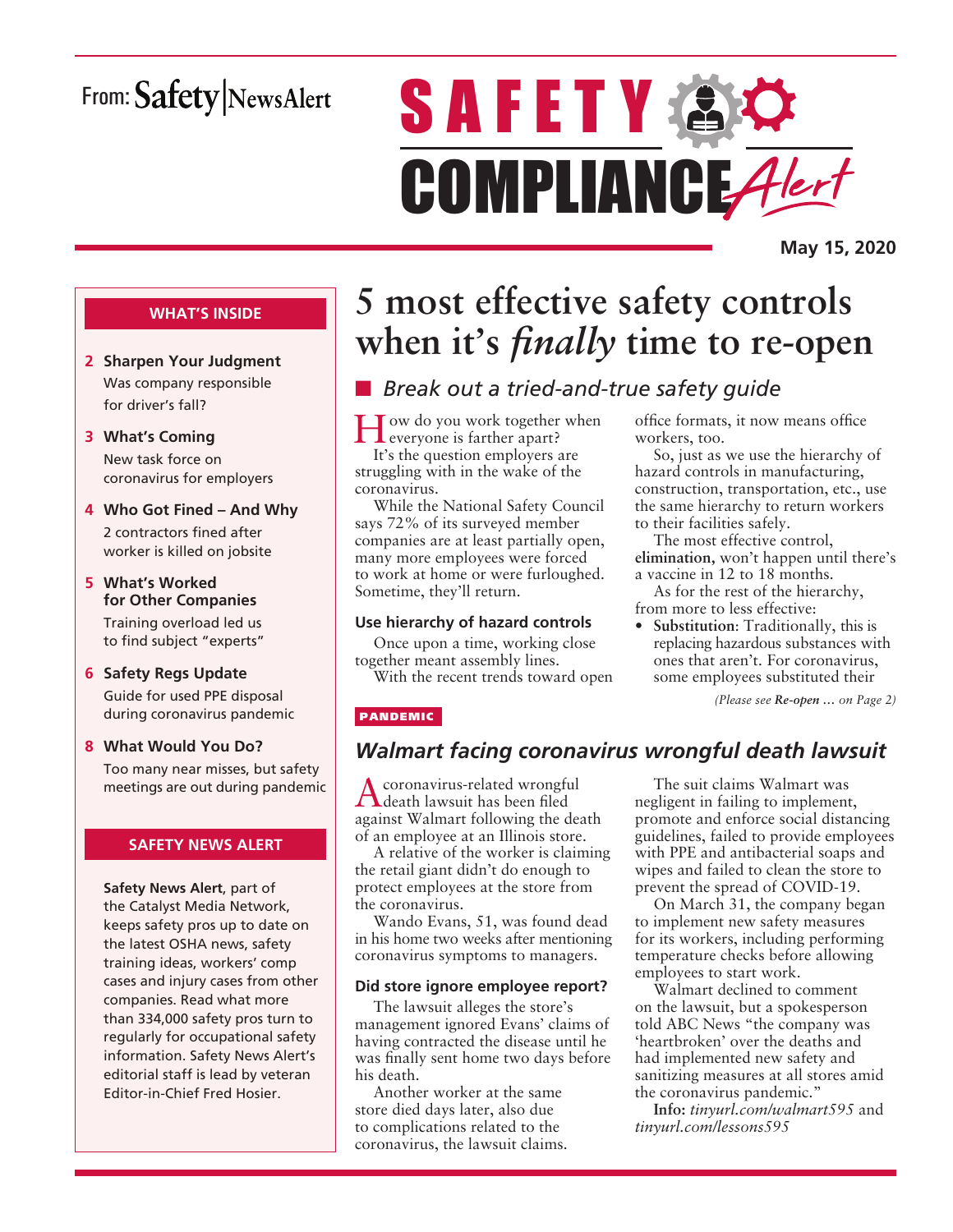#### COMPLIANCE

# **Good-faith efforts taken into consideration**

SHA inspectors will consider employer good-faith efforts in complying with safety and health regs during the COVID-19 pandemic.

Because the pandemic could limit the availability of essential safety and industrial hygiene services, the agency is asking its inspectors to assess an employer's good faith efforts.

#### **Compliance after re-opening**

Current infection control practices may limit the availability of third parties who normally provide training, auditing, equipment inspections, testing and other such services.

With that in mind, OSHA is asking its inspectors to assess an employer's efforts to comply with standards requiring annual or recurring audits.

Compliance officers are asked to evaluate if the employer:

- explored all options to comply with applicable standards
- implemented interim alternative protections, such as engineering or



**EDITOR-IN-CHIEF: FRED HOSIER** FHOSIER@PBP.COM

EDITOR: MERRIELL MOYER MANAGING EDITOR: RICH HENSON PRODUCTION EDITOR: JEN ERB EDITORIAL DIRECTOR: CURT BROWN

*Safety Compliance Alert* (ISSN 1077-9787), May 15, 2020, Vol. 26 No. 595, is published semi-monthly except once in December (23 times a year)

This publication is designed to provide accurate and authoritative information in regard to the subject matter covered. It is sold with the understanding that the publisher is not engaged in rendering legal, accounting, or other professional services. If legal or other expert assistance is required, the services of a competent professional should be sought. — From a declaration of principles jointly adopted by a committee of the American Bar Association and a committee of publishers.

**Copyright © 2020** Safety | News Alert. Please respect our copyright: Reproduction of this material is prohibited without prior permission. All rights reserved in all countries.

administrative controls, and

• rescheduled required annual activity as soon as possible.

Employers that can't comply with requirements because the workplace was closed should make a good faith attempt to do so soon after re-opening.

This guidance will remain in place until further notice.

**Info:** *tinyurl.com/goodfaith595*

#### *Re-open …*

*(continued from Page 1)*

company offices for working at home. That will continue.

- **Engineering**: These are physical barriers. In the case of COVID-19, it's office and cubicle walls. Also included are no-touch fixtures, removing some chairs from conference rooms and eating areas to keep employees six feet apart, and installing sneeze guards in open seating areas.
- **Administrative**: These controls modify schedules and tasks. Workers can use teleconferencing, emailing and instant messaging rather than face-to-face contact. Reduce the number of visitors to your facility. Rotate employees' in-office days. In open-seating areas, use every other desk in a diagonal pattern.
- **Work practices:** Employees should wash their hands with soap more often and use hand sanitizer when washing isn't convenient. Prop open interior doors so employees don't have to touch them.
- **PPE**: Here's a reminder: This is the least effective type of control. Most companies will use something

from all the control categories. What about recommendations from government about when employees should return? Just as some companies look at OSHA regulations as the bare minimum for safety, the VP for corporate services of computer giant Intel told *The Washington Post* they're being more conservative than whatever the current local restrictions are.

**Info:** Access this article on our website for links to more resources.

#### *S h a r p e n y o u r j u d g m e n t*

*This feature provides a framework for decision making that helps keep you and your company out of trouble. It describes a recent legal conflict and lets you judge the outcome.*

#### **NO WAS COMPANY RESPONSIBLE FOR DRIVER'S FALL?**

Safety Manager Pete Travers was looking over his coronavirus plan.

*OK, I have sufficient space between work stations, and we've staggered breaks*, he thought. *We're cleaning more frequently, ventilation systems are …*

His phone rang, cutting off his thoughts.

"Hey, Pete, it's John," Attorney John Jenkins said. "Sorry to bother you, but we're facing a lawsuit."

#### **Not wearing slip-resistant shoes**

"We're being sued?" Pete asked.

"Yes, by that driver from another company who fell getting out of his truck," John replied. "Can you refresh me on the details?"

"Yeah, sure," Pete said. "He slipped when he stepped down from his truck onto the concrete surface around our scales. It was a wet, rainy morning and he wasn't wearing slipresistant shoes like our guys wear.

"He's saying we didn't clean our walking surfaces of residue from our product and that's why he fell," John said.

"We've had a very regimented, regular cleaning schedule in place for years," Pete said. "Our supervisors check to make sure loose product is swept up and all the surfaces are pressure washed every night. No way residue caused his fall."

"If that's the case – and if we can prove it – then we can probably get the court to dismiss the lawsuit," John said.

The company filed to have the case dismissed. Did it convince the court?

**n** *Make your decision, then please turn to Page 6 for the ruling.*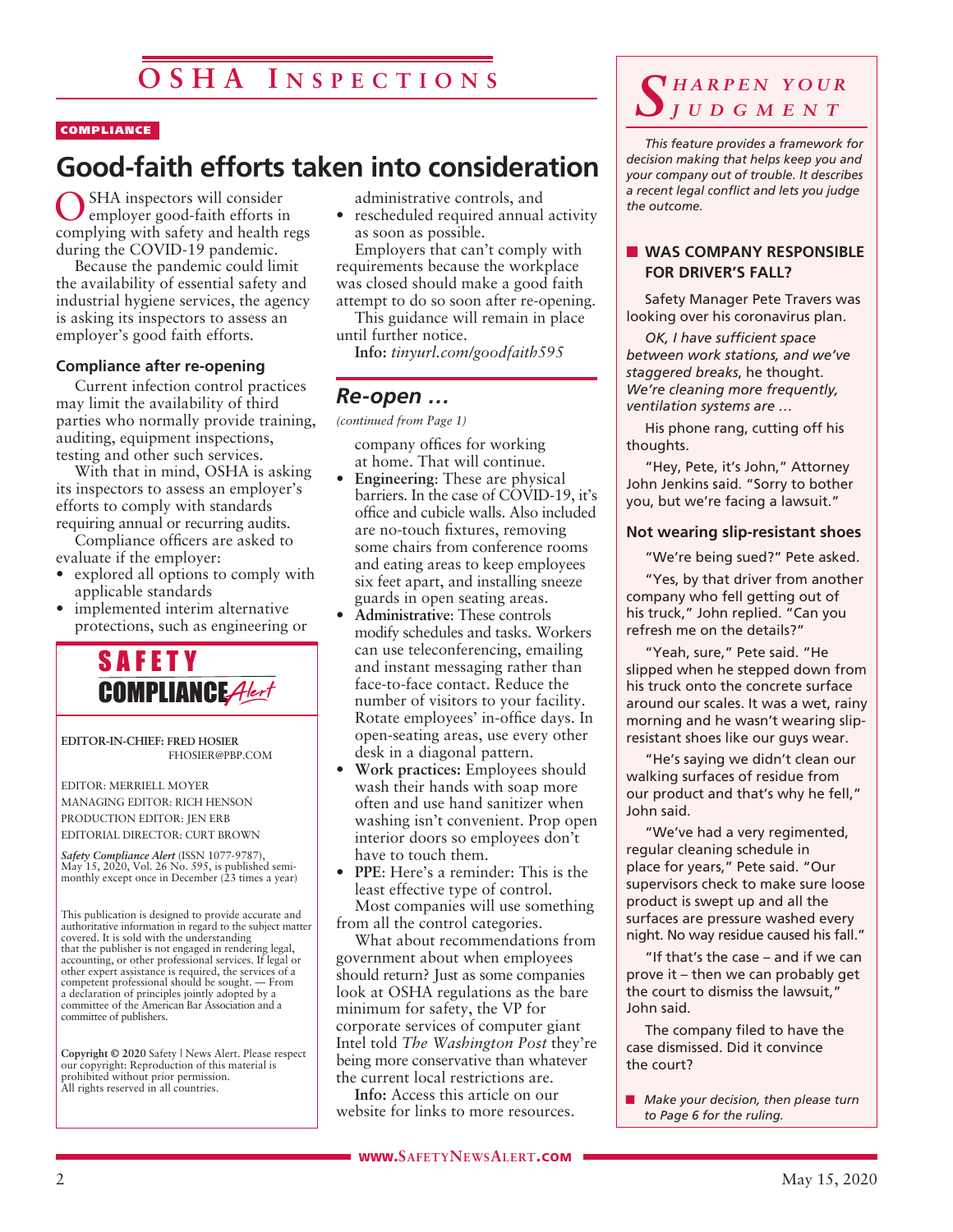#### PANDEMIC

# **New task force on COVID-19 for employers**

**N DIVERSE GROUP COMES TOGETHER** TO HELP COMPANIES THROUGH CRISIS

The National Safety Council (NSC) will lead a new task force that will guide employers through the process of resuming work in the wake of the coronavirus pandemic.

The Safe Actions For Employee Returns (SAFER) task force includes Fortune 500 companies, safety organizations, government agencies and trade associations, including:

- American Chemistry Council
- American Industrial Hygiene Association
- American Society of Safety Professionals
- American Trucking Association
- **Grainger**
- McDonald's
- NASA
- NIOSH-CDC
- Owens Corning
- Uber
- U.S. Chamber of Commerce
- US Steel, and
- Walgreens.

The task force will issue recommendations and guidance for employers, including small and mid-size companies.

#### **Playbooks with policies, procedures**

"The team that's gotten together … will really be focusing on what we're calling playbooks – instructions for how employers can come back into operations safely," Lorraine Martin, CEO of the NSC, told Safety Compliance Alert in an interview.

"This includes policy and procedure templates, recommendations they can consider for their employees with healthcare, mental health, with all the things that go along with working through the pandemic today," Martin told SCA.

The NSC says guidance will include general and sector-specific playbooks, and will help align worker safety with business objectives. Resources will also be risk-specific.

"The manner in which employers bring people back to work will define our national response to the pandemic," said Martin.

**Info:** *tinyurl.com/SAFER595* and *nsc.org/work-safety/safety-topics/ coronavirus*

#### REQUIRED TO WORK

### *OSHA gets thousands of coronavirus complaints*

Federal OSHA has received thousands of COVID-19 complaints from workers required to work despite the hazards posed by the pandemic.

Workers in healthcare, construction, grocery stores, pharmacies and shipping companies filed more than 3,000 complaints claiming their employers aren't keeping them safe from exposure to the coronavirus.

Complaints ranged from PPE shortages to lack of proper social distancing to being forced to work with employees who were visibly ill, according to the *Washington Post*.

#### **Lack of PPE, soap/sanitizer**

One complaint from an employee at a call center involves employees having to work within two feet of each other, while another concerns four different bathrooms in one facility being out of soap and hand sanitizer.

Many of the complaints were from healthcare workers who were given things like plastic ponchos and masks made from paper towels to use as PPE.

The COVID-19 pandemic has affected workers in a variety of industries across the country, including:

- infection of more than 500 workers at the Smithfield Foods plant in Sioux Falls, SD, and
- deaths of workers at a Trader Joe's in Scarsdale, NY; a Giant in Largo, MD; and a Walmart in Chicago. **Info:** *tinyurl.com/complaints595*

*Watch what's happening in various states. Some actions indicate trends.*

#### **n** GUIDELINES FOR TAKING **EMPLOYEES' TEMPERATURES**

The U.S. Equal Employment Opportunity Commission has OK'd employee temperature screening in response to the COVID-19 pandemic.

In its *Screening Employees for COVID-19* publication, the **Ohio** Department of Health recommends:

- Use touchless thermometers. If oral or other thermometers must be used, be sure to clean them thoroughly after each use.
- Follow manufacturer directions for disinfecting. If no directions are available, rinse the tip of the thermometer in cold water, clean it with alcohol then rinse again.
- Have employees take their temperatures at home if there are no thermometers at the worksite. Those with a fever should stay home
- If there are no thermometers at the workplace and employees don't have their own, a screening can be done on each employee with a basic questionnaire.

**Info:** *tinyurl.com/Ohioguide595*

#### **N WORKERS WERE EMPLOYEES: FINE FOR NO INSURANCE**

A **California** employer must pay a \$9,000 fine after failing to provide workers' compensation insurance.

The employer claimed four massage therapists and two assistants were independent contractors, not employees.

Contracts provided to the court indicate the employer provided work space and tools, paid the rent and utilities, and determined the prices for services provided by the therapists.

The owner collected payments from customers and paid the workers in cash, further establishing an employer-employee relationship.

A court upheld the fine. **Info:** *tinyurl.com/nowcomp595*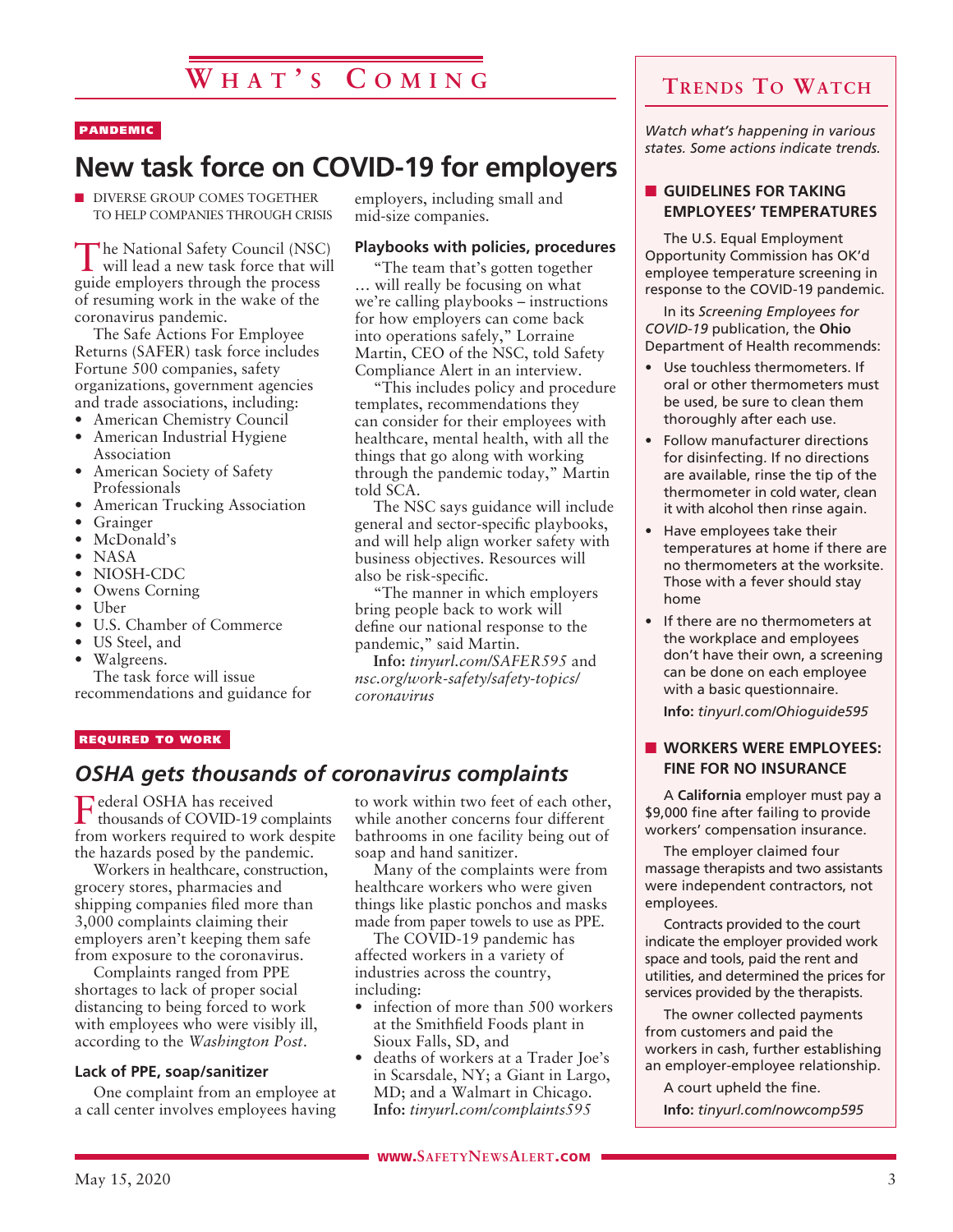# **Roundup of most recent OSHA citations**

#### 2 contractors fined after worker is killed on jobsite

Two Florida construction contractors were fined after one employee was killed and another injured while working on a highway improvement project.

A concrete beam struck an aerial lift, killing one employee who was working on the lift and injuring another.

In a separate incident, the contractor was cited after a large metal pipe struck an employee, requiring hospitalization. **Fines:** \$188,913 (SGL Constructors);

- \$12,145 (Universal Engineering Sciences)
- **Companies:** Skanska-Granite-Lane A Joint Venture, doing business as SGL Constructors, Orlando; Universal Engineering Sciences, Orlando
- **Businesses:** Highway, street and bridge construction (SGL); Testing labs (Universal Engineering Sciences)

#### **Reasons for fines:**

SGL Constructors:

- *One willful violation for failure to:*
- stack cylindrical materials properly *Four serious violations for failure to:*
- provide employment free from recognized struck-by hazards
- likely to cause death or serious physical harm
- train employees in recognition and avoidance of unsafe conditions
- ensure employees didn't walk under suspended loads
- ensure only employees needed to receive loads were within fall zone when loads were landed

Universal Engineering Sciences: *One serious violation for failure to:*

• provide employment free from recognized struck-by and caughtbetween hazards likely to cause death or serious physical harm

#### Worker suffers amputation while cleaning machine

A New Jersey manufacturer was cited after an employee suffered an amputation while cleaning a machine. **Fine:** \$151,329 **Company:** BWay Corp., doing

business as Mauser Packaging Solutions, Lawrence Township, NJ **Business:** Plastics material and resin

#### manufacturing **Reasons for fine:**

*Two repeat violations for failure to:*

- conduct annual inspection of energy control procedures
- ensure lockout/tagout procedures were performed in sequence
- *Two serious violations for failure to:* • train authorized employees to
- recognize hazardous energy sources • use group lockout procedures
- **Note:** OSHA cited the company for similar violations at multiple facilities between 2016 and 2019.

#### Worker killed when forklift overturned: \$90K

OSHA cited a concrete factory after an employee was fatally injured when the forklift he was operating overturned due to an unstable load.

The employee was using the forklift to move a 3,200-pound bag of cement.

Inspectors returned to the factory three times and found the company continually failed to ensure employees handled stable or safely arranged loads. **Fine:** \$90,217

**Company:** High Quality Concrete, Christiansted, U.S. Virgin Islands

**Business:** Poured concrete foundation and structure contractors

#### **Reasons for fine:**

*One willful violation for failure to:*

• ensure only stable or safely arranged loads were handled

*Three serious violations for failure to:*

- provide a place of employment free from recognized crushing hazards likely to cause death or physical harm
- ensure forklift operators were trained on composition of loads and load stability
- ensure only stable or safely arranged loads were handled
- *One other-than serious violation for failure to:*
- report death of employee due to work-related incident within 8 hours

#### **WORKERS' COMP DECISIONS**

#### Can he collect even if doctor didn't give opinion?

A worker with multiple injuries filed for benefits before his doctor declared him at maximum medical improvement. Can he collect?

- **What happened:** A worker suffered injuries to both knees and the cervical spine in three separate incidents and was compensated for all of them. After the last injury, he had knee surgery, but his doctor didn't declare if he reached maximum improvement.
- **Company's reaction:** Your request is premature since the doctor hasn't weighed in on your condition.
- **Decision:** No, he couldn't collect. The court said his decision to file for permanent total disability was premature without his doctor's opinion on his condition.
- **Cite:** *Loranger v. Montana State Fund*, Workers' Comp Court of MT, No. 2019-4762, 12/18/19.

#### Mental problems after head trauma: Benefits?

A worker suffered mental disabilities after being struck on the head at work. Can he collect?

- **What happened:** A construction worker was struck in the head by a metal pipe that fell from a scaffold's upper level. He required the services of a guardian after later being diagnosed with vertigo, depression and severe psychotic symptoms.
- **Company's reaction:** You had mental health problems before the injury.
- **Decision:** Yes, he could collect. The evidence of his gradual mental decline was consistent with a traumatic brain injury, according to the court.
- **Cite:** *Rocha on behalf of Cuadra v. Ace Property and Casualty*, LA Court of Appeals, No. 19-CA-173, 12/18/19.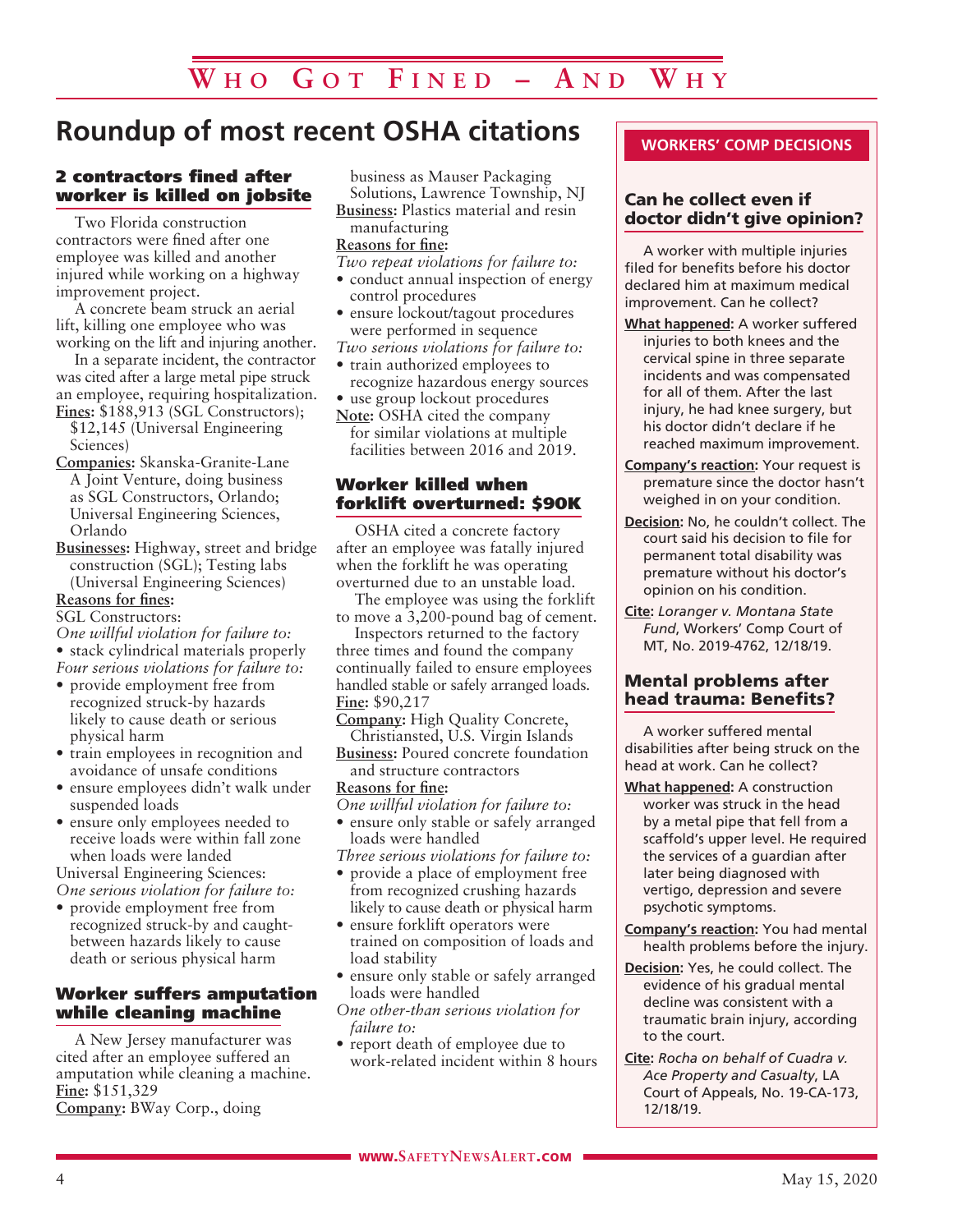# **W ha t ' s W o r k e d f o r O t h e r C o m p a n i e s**

CA subscribers include a broad range of small, medium and large firms involved in all types of economic activity. *In this regular section, three of them share a safety success story.*

#### 1 Training overload led us to find 'experts'

I was responsible for training employees on all our operations.

But it was getting impossible to keep up.

We frequently made process updates, and I didn't have time to give employees enough training on those changes.

#### **Emails didn't work**

To handle the workload, I sent employees emails with instructions

# **2** Technology and data<br>helped choose best PPE

Our employees were suffering knee injuries. Their jobs required lots of kneeling.

So our question was: What are the best kneepads on the market?

It's a difficult question to answer if you don't know how to collect data, because everyone will claim they're the best on the market.

#### **Effect on employees**

We conducted a study of how pressure was distributed across our they needed to read on their own time. As a result, they simply kept doing the work the old way.

The answer to this problem was going to have to go beyond just what I was able to do.

#### **Needed help from whole team**

I convinced my company to let me pull employees off the production floor to train workers.

Their co-workers listened to them, and they were able to take more time to show them step-by-step changes.

workers' knees when they're kneeling and using nine different knee pads.

There was quite a range, from only nine pounds per square inch (psi) to 18 psi.

The best kneepads put 50% less pressure on our workers' knees.

The typical kneepads with the 18 psi were \$5-6.

The injected gel kneepads with the nine psi were about \$45.

When you're ordering 8,000 kneepads and you're trying to figure out whether more expensive ones will reduce injuries, you need data.

It was such a success, we were able to make some of these inside experts full-time trainers.

Now, everyone follows the most up-to-date processes, so they're working more efficiently and safely.

Finding our inside experts and getting them to share their knowledge with their co-workers was the key to making sure all of our employees got all the training that was required.

*(Cathy Cox, Operations Training Supervisor, Holly Frontier Refining, El Dorado, KS)*

The technology we used

to measure the pressure on our workers' knees was a real advantage because

it gave us the data we needed to do a cost-benefit analysis.

Having that objective risk data helped us make a better decision to reduce this type of injury our workers were experiencing.

*(Adapted from a presentation by Scott Smith, Director of Ergonomics, Aon Global Risk Consulting, Newport Beach, CA, at the Applied Ergonomics Conference 2020)*

#### 3 Fun and creativity keys to good engagement

Getting good employee engagement is something more and more companies are striving to get and maintain. After all, engaged workers care more about the quality of their work along with their own and others' safety.

However, figuring out the best way to effectively engage employees can be difficult.

Sometimes, just having fun and being creative together can foster that engagement.

At our plant, we wanted to do something really different, so we came up with some fun games to play.

#### **Game time inspires camaraderie**

Our HR manager thought of something really fun to do around the same time the Olympics were being held. We held our own Olympic games. They were completely voluntary. Employees just had to sign up to participate.

We do Winter and Summer Olympics with different challenges and activities depending on the season. There are leaf blowing contests,

spelling bees and a Connect Four tournament.

Around the holidays we have a Christmas tree decorating competition that requires you to make decorations from materials in the plant. A winner from a few years ago had an old hardhat for the topper and yellow safety pylons throughout the tree.

All of these things inspire camaraderie and really increased engagement at our plant.

*(Adapted from a presentation by Michael Smith, Compound Mixer, Sherwin-Williams, Elkhart, IN, at the 2019 VPPPA Safety+ Symposium)*

### *REAL PROBLEMS, REAL SOLUTIONS*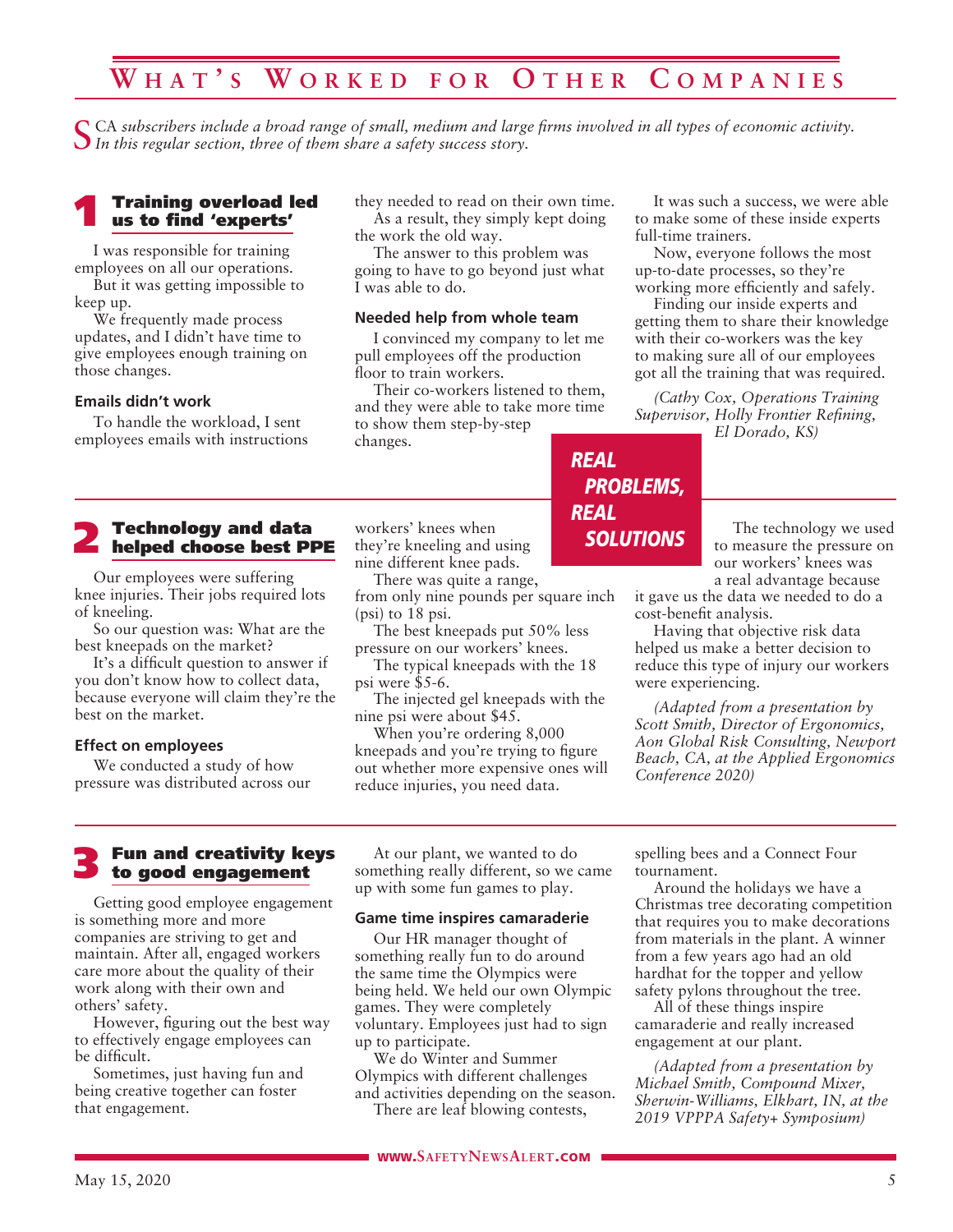#### OSHA INFO

# **Guide for used PPE disposal during coronavirus pandemic**

W ith all the guidance on the use<br>of respirators and face masks during the COVID-19 pandemic, here's a question: How should used PPE be disposed of during the outbreak?

OSHA, the Centers for Disease Control and Prevention and other federal agencies have issued guidance on PPE, but there has been little to no mention of how used safety equipment should be disposed of.

#### **Normal waste**

In healthcare settings, where there are established medical waste streams, disposing of potentially contaminated masks or gloves isn't a problem, but other employers may be left wondering what to do with used safety gear.

The simple answer right now is that masks or gloves worn by the public at home or in most non-medical workplaces is considered normal household or business waste.

Updated OSHA guidelines suggest waste disposal workers handle office and home solid waste "with potential or known COVID-19 contamination like any other non-contaminated municipal waste."

Such waste typically requires no special precautions beyond those already used to protect waste disposal workers

from the hazards they face while carrying out their normal job duties.

#### **Precautions to consider**

If exposure to COVID-19 is possible, employers should follow the guidance of agencies like the World Health Organization and ensure employees practice proper hygiene before putting on, removing and disposing of PPE.

After removal, used PPE should be placed in a bag, which is tied off to seal it tightly, and then placed in a more sturdy garbage bag before putting it out for waste disposal pickup.

Employees should clean their hands with either soap and water or alcoholbased hand sanitizer immediately after handling used PPE.

Also consider cleaning the handles of trash bins with disinfectant before and after garbage day – if not more frequently – to help protect the workers who pick up the waste and others in the workplace from possible spread of COVID-19.

#### **Medical facilities more regulated**

Medical facilities have a different process where COVID-19 contaminated material is considered "medical waste," despite not being classified as a Category A infectious

substance by the CDC and OSHA.

Some medical facilities take steps to make sure waste like used PPE is double-bagged, boxed and labeled as COVID-19 before being transported to a waste management facility permitted to dispose of the material.

Dedicated healthcare facilities have more complex standards to adhere to, requiring more fact-specific advice.

**Info:** *tinyurl.com/waste595*

#### *Respirator decon options*

OSHA has issued interim guidance on the healthcare industry reusing disposable N95 respirators that have been decontaminated due to coronavirus-related PPE shortages.

If respiratory protection must be used and acceptable alternatives listed in previous coronavirus-related guidance aren't available, OSHA says federal research suggests these methods offer the most promise:

- vaporous hydrogen peroxide
- ultraviolet germicidal irradiation, and
- moist heat.

If these methods aren't available, microwave-generated steam or liquid hydrogen peroxide could be suitable.

**Info:** *tinyurl.com/ppedecon595*

#### *Sharpen your judgment – THE DECISION*

#### *(see case on Page 2)*

Yes, the company was able to provide enough evidence to get the case dismissed.

Pete's company claimed it wasn't guilty of negligence since it thoroughly swept up loose product on all walking surfaces and pressure washed those surfaces every night.

The driver argued the company should have known the wet weather combined with residue from its product caused slippery conditions and was an obvious danger he was forced to encounter while making pickups there.

Supervisors and employees testified to the cleaning procedures performed on a nightly basis, so the court determined there was no evidence the company should have known of the slippery conditions.

Further, the driver had no evidence supporting his claims and admitted the shoes he was wearing at the time of the incident did not have slip-resistant soles.

#### **N** ANALYSIS: THOROUGH, REGULAR CLEANING

Safety professionals know keeping a worksite clean and free of debris is an important task that is directly connected to safety.

However, it isn't always easy convincing workers and supervisors that clean-up is a major factor in keeping them and any visitors to the workplace safe from hazards such as slips, trips and falls.

Despite protests to the contrary, regular cleaning is an absolute must for keeping the workplace safe.

**Cite:** *Escue v. Riceland Foods,* AR Court of Appeals, No. CV-19-451, 4/15/20. Dramatized for effect.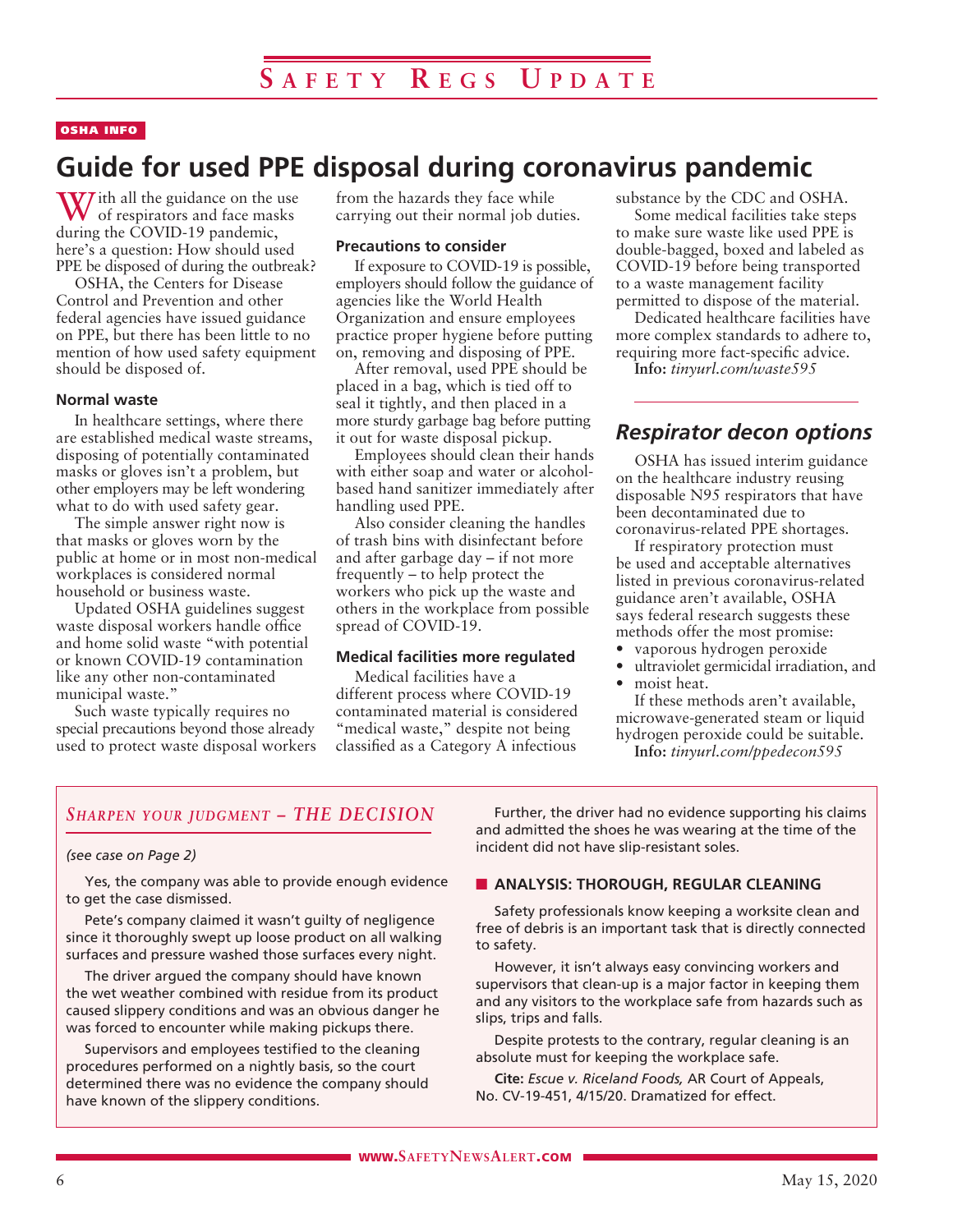# **F e d e r a l A c t i v i t i e s**

# **Government notices on workplace safety**

*Here's* SCA*'s digest of key notices that appeared recently in the* Federal Register (FR) *or on OSHA's website concerning workplace safety issues.* 

OSHA released alerts with safety tips for protecting crews in specific industries from coronavirus exposure. Here are specifics for three industries:

#### MANUFACTURING

- Practice sensible social distancing. Maintain six feet between workers.
- Establish flexible work hours, such as staggered shifts, if feasible.
- Train workers how to properly put on, use, wear, take off and maintain PPE.
- Allow workers to wear masks over their nose and mouth.
- Monitor public health coronavirus recommendations for the workplace and make sure workers have access to the information.
- Promote personal hygiene. If workers don't have access to soap and water, provide alcohol-based hand rubs containing at least 60% alcohol. Provide disinfectants and disposable towels for cleaning workstations.

#### **CONSTRUCTION**

- Encourage workers to stay home if they're sick.
- Train workers how to properly put on, wear, take off and maintain PPE.
- Allow workers to <u>wear masks</u> over their nose and mouth to prevent spread of the virus.
- Continue to use normal control measures and PPE to protect workers from on-the-job hazards.
- Advise workers and visitors to practice social distancing.
- Promote hand washing. If workers don't have access to soap and water, provide alcohol-based hand rubs containing at least 60% alcohol.
- Use EPA-approved cleaning chemicals from List N (*tinyurl.com/EPAListN*) or

that have label claims against coronavirus.

#### MEATPACKING

- Configure communal work environments so workers are spaced at least six feet apart.
- Use physical barriers, such as strip curtains, plexiglass or similar materials, or other impermeable dividers or partitions, to separate workers from each other, if feasible.
- Consult with a heating, ventilation and air conditioning engineer to ensure adequate ventilation in work areas to help minimize workers' potential exposures.
- Implement additional clock in/out stations which are spaced apart to reduce crowding, and consideration of alternatives such as touch-free methods or staggering times for workers to clock in/out.
- Encourage single-file movement with a six-foot distance between each worker through the facility, where possible.
- Stagger break times or provide temporary break areas and restrooms to avoid having groups of workers during breaks. Shift arrival and departure times could also be altered to avoid congregations of workers in parking areas, locker rooms and near time clocks.
- Provide visual cues, such as floor markings or signs, as a reminder to maintain social distancing.
- Wipe down tools and equipment at least as often as workers change workstations. Also, frequent cleaning of push bars and handles on any doors that don't open automatically as well as handrails on stairs or along walkways.
- Consider screening workers before entry into the workplace, along with criteria for return to work of exposed and recovered employees and for exclusion of sick workers. This should be coordinated with local public health officials. **Info:** *osha.gov/pls/publications/ publication.html*

#### **WHERE TO GET HELP**

#### **N WHICH STATES REQUIRE MASKS? CHECK THIS LIST**

A national law firm has published a list detailing which states are either mandating or suggesting people wear face masks both at work and when in public due to the coronavirus pandemic.

This list, published April 22 in a blog post by law firm Littler Mendelson, identifies the jurisdictions where face coverings are recommended or required.

Some states have directives regarding masks for employers as well as the public in general, while others specify one or the other. A few have no directives on masks.

The list does not include guidance at the local level, so employers should check news outlets or with their legal counsel for details on other orders that could apply.

**Info:** *tinyurl.com/statemasks595*



Government-required training should be viewed as the bare minimum. Additional training helps workers buy into your safety culture.

**Info:** *tinyurl.com/training595*

*Each issue of* SCA *contains an exclusive survey to give safety professionals insight into what their peers nationwide are thinking and doing.*

#### **What safety pros say**

When do you provide safety